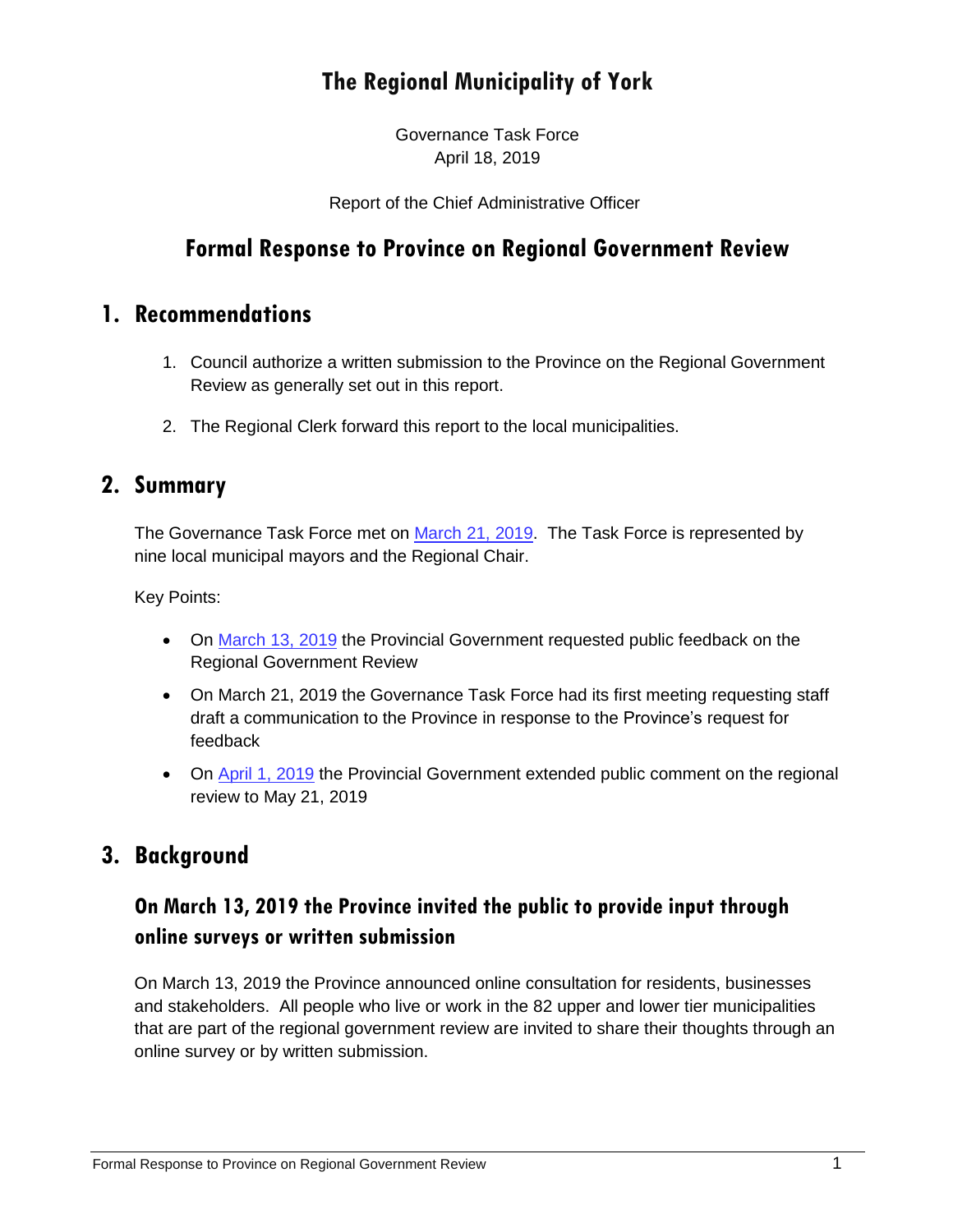The guidelines for a written submission are:

- Consider the following themes in preparing your feedback:
	- o Improving representation and decision-making (for example, council size, selection process and municipal structure)
	- $\circ$  Improving the quality of municipal services and reducing costs (for example, land-use planning, public infrastructure, economic development and social services)
	- o Where you see municipal governments in 10 years

The province requested that submissions be 500 words or less, but if over 500 words, that an executive summary be provided.

### **On April 1, 2019 the Province extended the closing date for comments to May 21, 2019 and added an opportunity to meet with the special advisors**

As of [April 1, 2019,](https://news.ontario.ca/mma/en/2019/4/ontario-invites-public-presentations-on-regional-government-review.html) meeting with the special advisors, Michael Fenn and Ken Seiling, is a new option available to people who live or work in the regions covered by the review. Individuals or organizations can submit their request to give a public deputation between April 3, 2019 to April 9, 2019 through the Province's online registration process [\(www.Ontario.ca/regionalgovernment\)](http://www.ontario.ca/regionalgovernment).

A location in each of the regions under review has been reserved for these meetings. The meeting in York Region is scheduled for Monday, [May 6](https://www.ontario.ca/page/consultation-regional-government-review) from 9 am to 4 pm in Council Chambers at the York Region Administrative Centre located at 17250 Yonge Street, Newmarket. This meeting is open to the public as space permits.

### **4. Analysis**

### **On March 21, 2019 the Governance Task Force requested staff to prepare a draft submission to the Province**

At the March 21, 2019 Governance Task Force meeting, members discussed a response to the Province highlighting key principles that have guided York Region historically, and will continue to be applied moving forward. These key principles include:

- Working in partnership with local municipalities as demonstrated through a snapshot of recent collaborative opportunities and shared procurement
- Effective management of municipal organizations including tracking and reporting of key performance measures
- Value for taxpayers including the relentless pursuit of incremental efficiencies and continuous improvement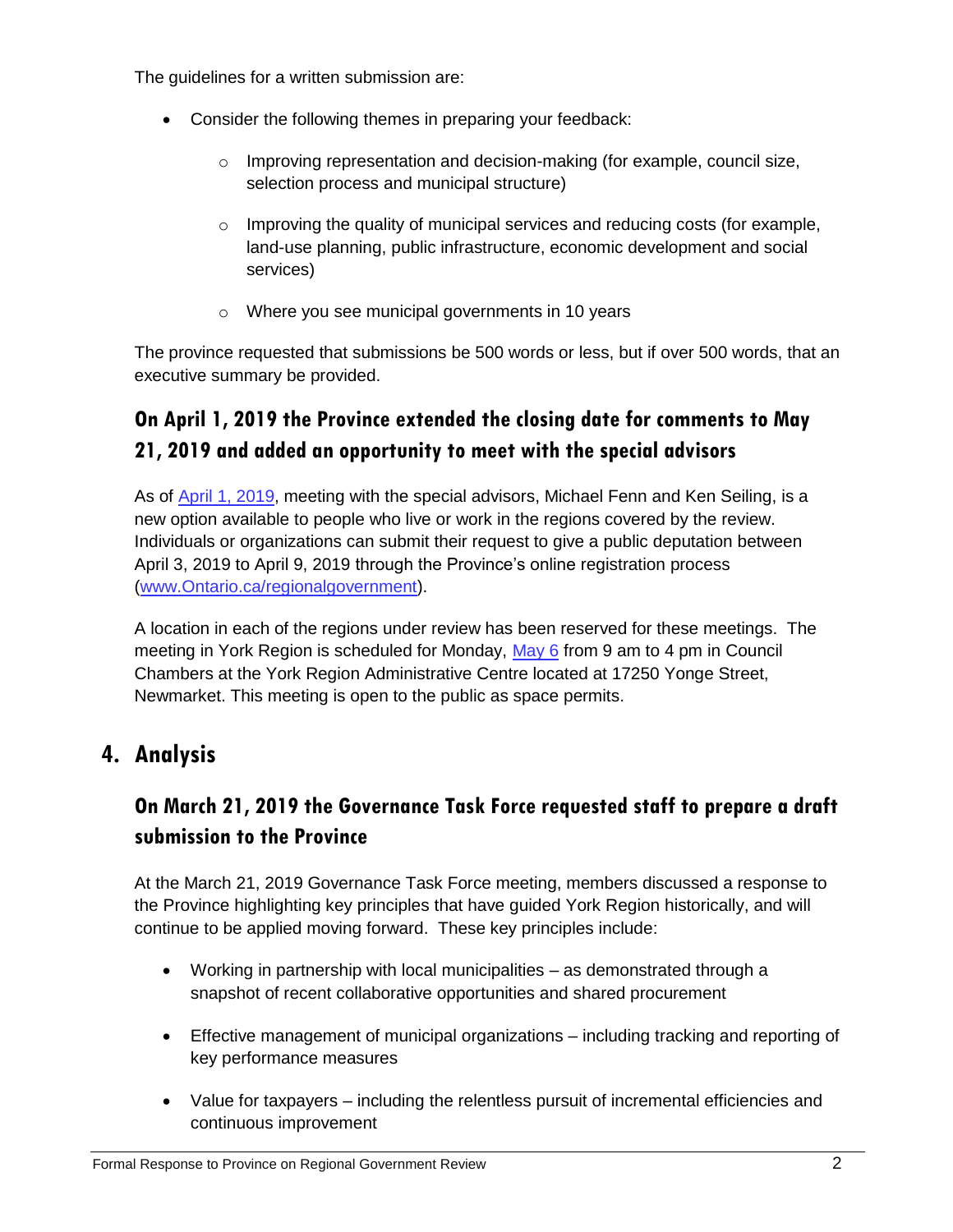Open and transparent government – including measuring, tracking and reporting of progress

These key principles are consistent with York Region's vision of *Strong, Caring, Safe Communities* and mission of *Working together to serve our thriving communities – today and tomorrow*.

Using the guidelines as set out by the Province for written submissions, staff would prepare a communication including information summarized in Table 1:

**Table 1**

| <b>Themes</b>                                                        | <b>York Region Response</b>                                                                                                                                                                                                                                   |
|----------------------------------------------------------------------|---------------------------------------------------------------------------------------------------------------------------------------------------------------------------------------------------------------------------------------------------------------|
| Improving representation<br>and decision-making                      | Council representation has been considered<br>several times since York Region was formed in<br>1971 when the original Council consisted of 17<br>members (1 Regional Chair, 9 Mayors and 7<br>Councillors)                                                    |
|                                                                      | Since 1971, only 4 additional members have<br>been added - 2 from Markham, and 2 from<br>Vaughan                                                                                                                                                              |
|                                                                      | Most recently in May 2016, Council undertook<br>an exercise that resulted in maintaining status<br>quo (21 members - 1 Regional Chair, 9<br>Mayors and 11 Councillors) - the option of<br>weighted voting was also discussed but not<br>advanced at this time |
|                                                                      | Collaboration is enhanced by double-direct<br>election where members serve on both<br>Regional Council and Local Councils.                                                                                                                                    |
|                                                                      | Consistent driver for Council representation<br>$\bullet$<br>has been by population, although assessment<br>and land area have factored into discussions                                                                                                      |
| Improving the quality of<br>municipal services and<br>reducing costs | Regional service delivery has changed<br>substantially over the years due to provincial<br>downloads (housing, paramedics, courts, etc)<br>and uploads (transit, waste processing and<br>disposal, additional arterial roads, etc)                            |

### **High Level Summary of York Region Response**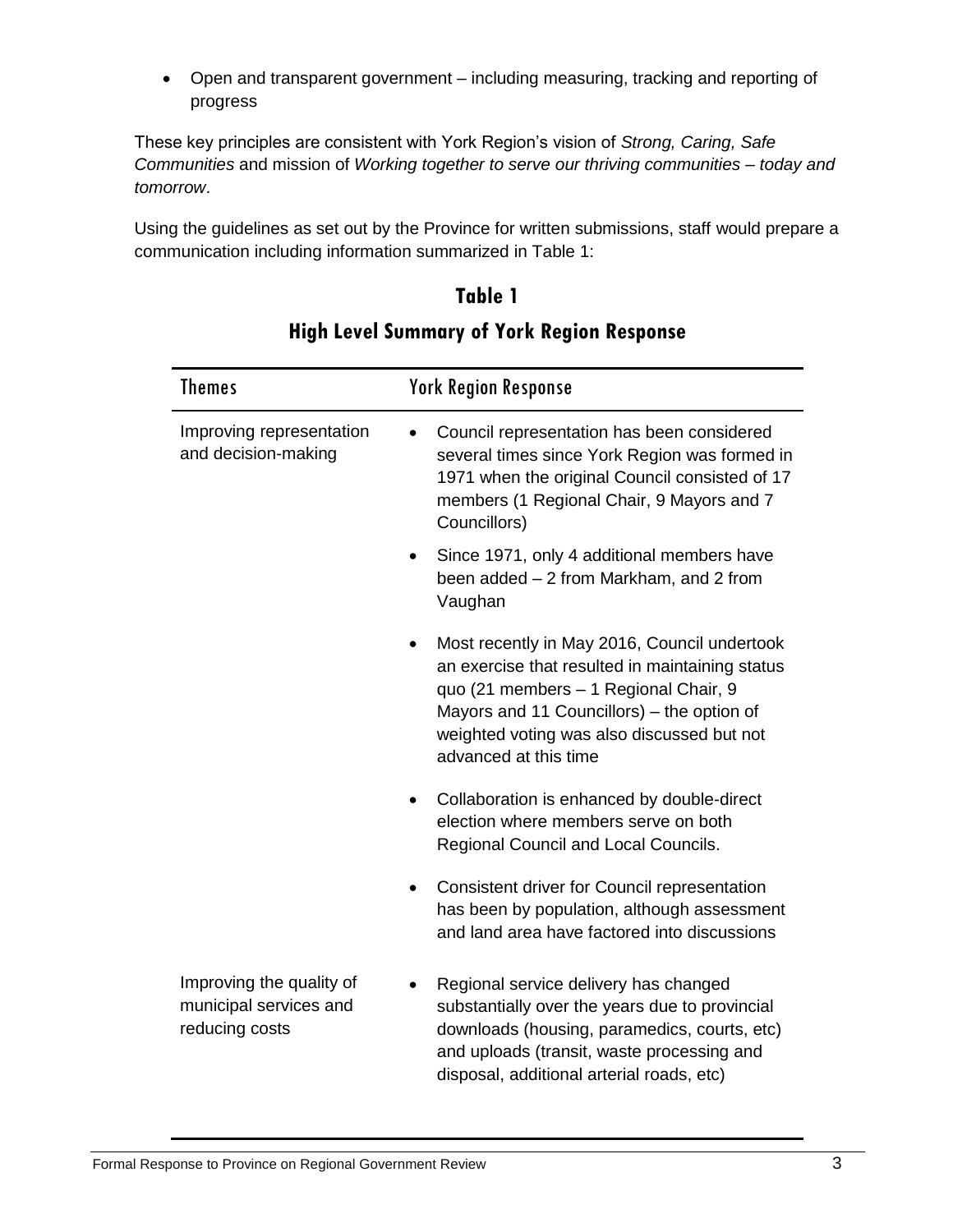| <b>Themes</b>                                      | <b>York Region Response</b>                                                                                                                                                                                                                                                                                                                                                    |
|----------------------------------------------------|--------------------------------------------------------------------------------------------------------------------------------------------------------------------------------------------------------------------------------------------------------------------------------------------------------------------------------------------------------------------------------|
|                                                    | For years, York Region has partnered with<br>some or all nine local municipalities to reduce<br>costs including sharing services or joint<br>procurements. York Region's municipalities<br>have collaborated successfully in a number of<br>areas to bring about cost savings and increase<br>efficiencies                                                                     |
|                                                    | Land use planning is an area both the Region<br>and local municipalities agree has opportunity<br>for further efficiencies                                                                                                                                                                                                                                                     |
| Where you see municipal<br>governments in 10 years | All municipalities will be reporting to the public<br>on key performance measures that are<br>reviewed and verified by a 3 <sup>rd</sup> party with the<br>ability to compare against municipalities with<br>similar populations (example: Municipal<br>Benchmarking Network of Canada (MBNC) as<br>well as common key performance indicators<br>(KPIs) to drive efficiencies) |
|                                                    | All municipalities will have 4-year strategic<br>planning and multi-year budgeting practices to<br>align with Council's term to support continued<br>accountability, transparency and efficiency with<br>a focus on partnerships and collaboration                                                                                                                             |
|                                                    | All municipalities will have standardized Codes<br>of Conduct set out by the Province as a<br>minimum requirement                                                                                                                                                                                                                                                              |
|                                                    | There will be improved alignment of land use<br>$\bullet$<br>planning responsibilities and an outcome-<br>focused orientation                                                                                                                                                                                                                                                  |

# **5. Financial**

There are no financial implications associated with this report.

# **6. Local Impact**

The outcome of the Provincial review may result in changes to local and/or regional councils and services.